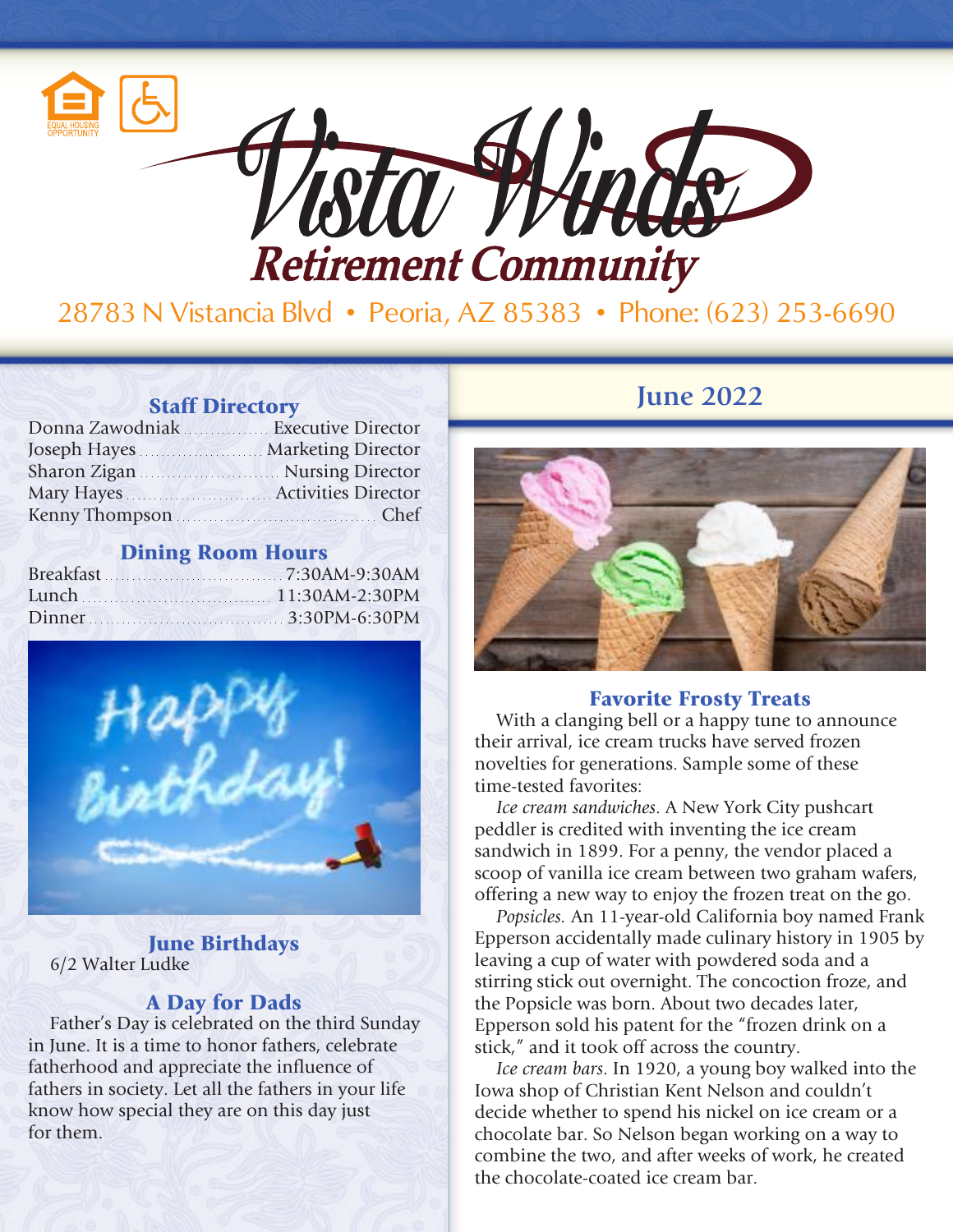

| LY Lobby<br><b>FR</b> Front Desk<br><b>AR</b> Activity Room<br>CY Courtyard<br><b>June 2022</b><br><b>T</b> Theater Room<br><b>IL</b> Independent Living<br>S <sub>2</sub> 2nd Floor Lounge PR Paint Room<br><b>Retirement Community</b><br>S1 1st Floor Lounge |                                                                                                                                                           |                                                                                                                                                                |                                                                                                                                 |                                                                                                                                                     |                                                                                 |                                                                                                                      |  |  |
|-----------------------------------------------------------------------------------------------------------------------------------------------------------------------------------------------------------------------------------------------------------------|-----------------------------------------------------------------------------------------------------------------------------------------------------------|----------------------------------------------------------------------------------------------------------------------------------------------------------------|---------------------------------------------------------------------------------------------------------------------------------|-----------------------------------------------------------------------------------------------------------------------------------------------------|---------------------------------------------------------------------------------|----------------------------------------------------------------------------------------------------------------------|--|--|
| Sunday                                                                                                                                                                                                                                                          | Monday                                                                                                                                                    | Tuesday                                                                                                                                                        | Wednesday                                                                                                                       | Thursday                                                                                                                                            | Friday                                                                          | Saturday                                                                                                             |  |  |
|                                                                                                                                                                                                                                                                 | E.                                                                                                                                                        | سيبي<br>爱<br><b>SEARCH</b>                                                                                                                                     | 9:00 S1 Puzzles<br>10:00 AR Bingo<br>11:00 LY Lunch Outing- Chili's<br>1:30 AR Relaxing Art<br>2:30 AR Hand & Foot              | S <sub>2</sub> Mexican Train<br>9:00<br>10:00 AR Chair Exercise<br>1:00 PR Paint With Mary<br>2:30 s2 Poker                                         | 9:00 AR Coffee Chat<br>10:00 AR Uno<br>1:30 AR Manicures<br>2:30 AR Hand & Foot | 9:45 T Movie Marathon<br>10:00 AR Phase 10<br>1:00 AR Relaxing Art<br>1:30 T Movie Marathon<br>2:00 S1 Puzzles       |  |  |
| 9:45 T Movie Marathon<br>10:00 AR Bingo<br>1:30 T Movie Marathon<br>2:00 AR Card Games<br>2:30 CY Let's kick it in the<br>courtyard                                                                                                                             | 9:00 AR Bowling<br>9:00 FR Safeway Shopping Trip<br>10:00 AR Bingo<br>2:00 AR Ice Cream Social<br>3:00 S1 Puzzles                                         | 9:30 LY Walking Club<br>10:15 AR Kings in the Corner<br>1:00 <b>IL Bridge on Independent</b><br>Living<br>1:00 AR Chair Exercise<br>3:00 AR Prayer Group       | 9:00 S1 Puzzles<br>10:00 AR Bingo<br>11:00 LY Lunch Outing- IHOP<br>1:30 AR Relaxing Art<br>2:30 AR Hand & Foot                 | S <sub>2</sub> Mexican Train<br>9:00<br>10:00 AR Chair Exercise<br>1:00 AR Arts & Crafts<br>2:30 s2 Canasta                                         | 10<br>9:00 AR Coffee Chat<br>10:00 AR Uno<br>1:30 AR Hand & Foot                | 11<br>9:45 T Movie Marathon<br>10:00 AR Phase 10<br>1:00 AR Relaxing Art<br>1:30 T Movie Marathon<br>2:00 S1 Puzzles |  |  |
| 12<br>9:45 T Movie Marathon<br>10:00 AR Bingo<br>1:30 T Movie Marathon<br>2:00 AR Card Games<br>2:30 CY Let's kick it in the<br>courtyard                                                                                                                       | 13<br>9:00 AR Bowling<br>9:00 FR Safeway Shopping Trip<br>10:00 AR Bingo<br>2:00 AR Happy Hour<br>3:00 S1 Puzzles                                         | 9:30 LY Walking Club<br>10:15 AR Kings in the Corner<br>1:00 <b>IL Bridge on Independent</b><br>Living<br>1:00 AR Chair Exercise<br>3:00 AR Prayer Group       | 15<br>9:00 S1 Puzzles<br>10:00 AR Bingo<br>1:30 AR Relaxing Art<br>2:30 Sing Along with Ginny<br>Entertainment                  | 16<br>S <sub>2</sub> Mexican Train<br>9:00<br>10:00 AR Chair Exercise<br>11:15 Resident Council Meeting<br>1:00 PR Paint With Mary<br>2:30 s2 Poker | 17<br>11:30 Father's Day Brunch<br>1:30 AR Manicures<br>2:30 AR Hand & Foot     | 18<br>9:45 T Movie Marathon<br>10:00 AR Phase 10<br>1:00 AR Relaxing Art<br>1:30 T Movie Marathon<br>2:00 S1 Puzzles |  |  |
| <b>Happy Father's Day</b><br>9:45 T Movie Marathon<br>10:00 AR Bingo<br>1:30 T Movie Marathon<br>2:00 AR Card Games<br>2:30 CY Let's kick it in the<br>courtyard                                                                                                | 19 Juneteenth (Observed)<br>20<br>9:00 AR Bowling<br>9:00 FR Safeway Shopping Trip<br>10:00 AR Bingo<br>2:00 AR Root Beer Float Social<br>3:00 S1 Puzzles | 21<br>9:30 LY Walking Club<br>10:15 AR Kings in the Corner<br>1:00 <b>L</b> Bridge on Independent<br>Living<br>1:00 AR Chair Exercise<br>3:00 AR Prayer Group  | 22<br>9:00 S1 Puzzles<br>10:00 AR Bingo<br>1:30 AR Relaxing Art<br>2:30 AR Hand & Foot                                          | 23<br>9:00 S <sub>2</sub> Mexican Train<br>10:00 AR Chair Exercise<br>1:00 AR Arts & Crafts<br>2:30 s2 Canasta                                      | 24<br>9:00 AR Coffee Chat<br>10:00 AR Uno<br>1:30 AR Hand & Foot                | 25<br>9:45 T Movie Marathon<br>10:00 AR Phase 10<br>1:00 AR Relaxing Art<br>1:30 T Movie Marathon<br>2:00 S1 Puzzles |  |  |
| 26<br>9:45 T Movie Marathon<br>10:00 AR Bingo<br>1:30 T Movie Marathon<br>2:00 AR Card Games<br>2:30 CY Let's kick it in the<br>courtyard                                                                                                                       | 27<br>9:00 AR Bowling<br>9:00 FR Safeway Shopping Trip<br>10:00 AR Bingo<br>2:00 AR Happy Hour<br>3:00 S1 Puzzles                                         | 28<br>9:30 LY Walking Club<br>10:15 AR Kings in the Corner<br>1:00 <b>LE</b> Bridge on Independent<br>Living<br>1:00 AR Chair Exercise<br>3:00 AR Prayer Group | 29<br>9:00 S1 Puzzles<br>10:00 AR Bingo<br>11:00 Outing Desert Diamond<br>Casino<br>1:30 AR Relaxing Art<br>2:30 AR Hand & Foot | 30<br>9:00 S <sub>2</sub> Mexican Train<br>10:00 AR Chair Exercise<br>1:00 PR Paint With Mary<br>$2:30$ s <sup>2</sup> Poker                        |                                                                                 |                                                                                                                      |  |  |